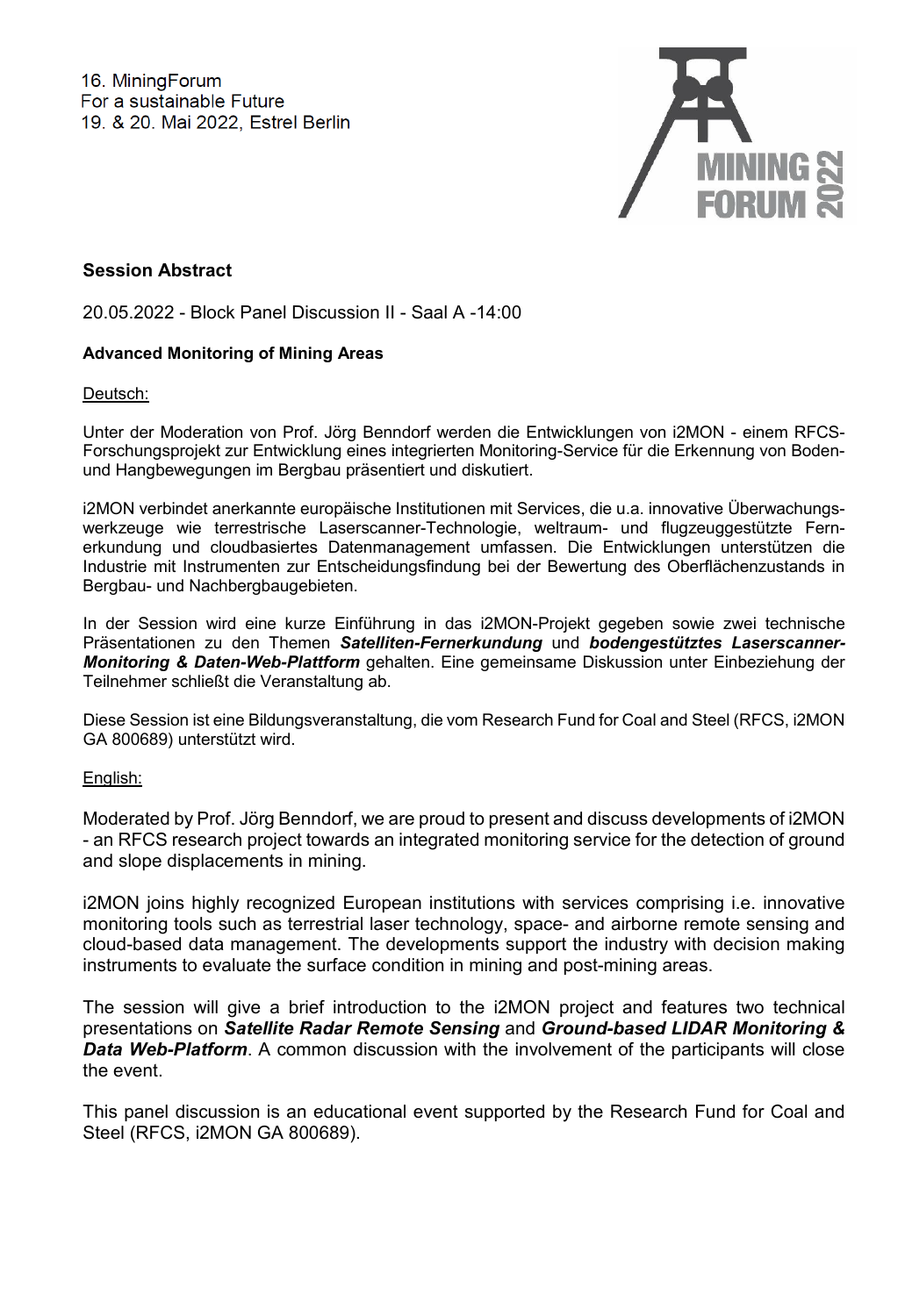# Program

#### 20.05.2022



Image: The project web-platform with integrated monitoring data from remote sensing, GNSS, Laser scanning and more.



### Presenter CV's

### **Prof. Jörg Benndorf, TU Bergakademie Freiberg**

Current professional position: Professor Geomonitoring and Mine Surveying at TU Bergakademie Freiberg

Education:

PhD – Geostatistics and mine planning, Technische Universität Clausthal MPhil – Mine planning optimization and geological modelling, The University of Queensland MSc – Markscheidewesen, TU Bergakademie Freiberg